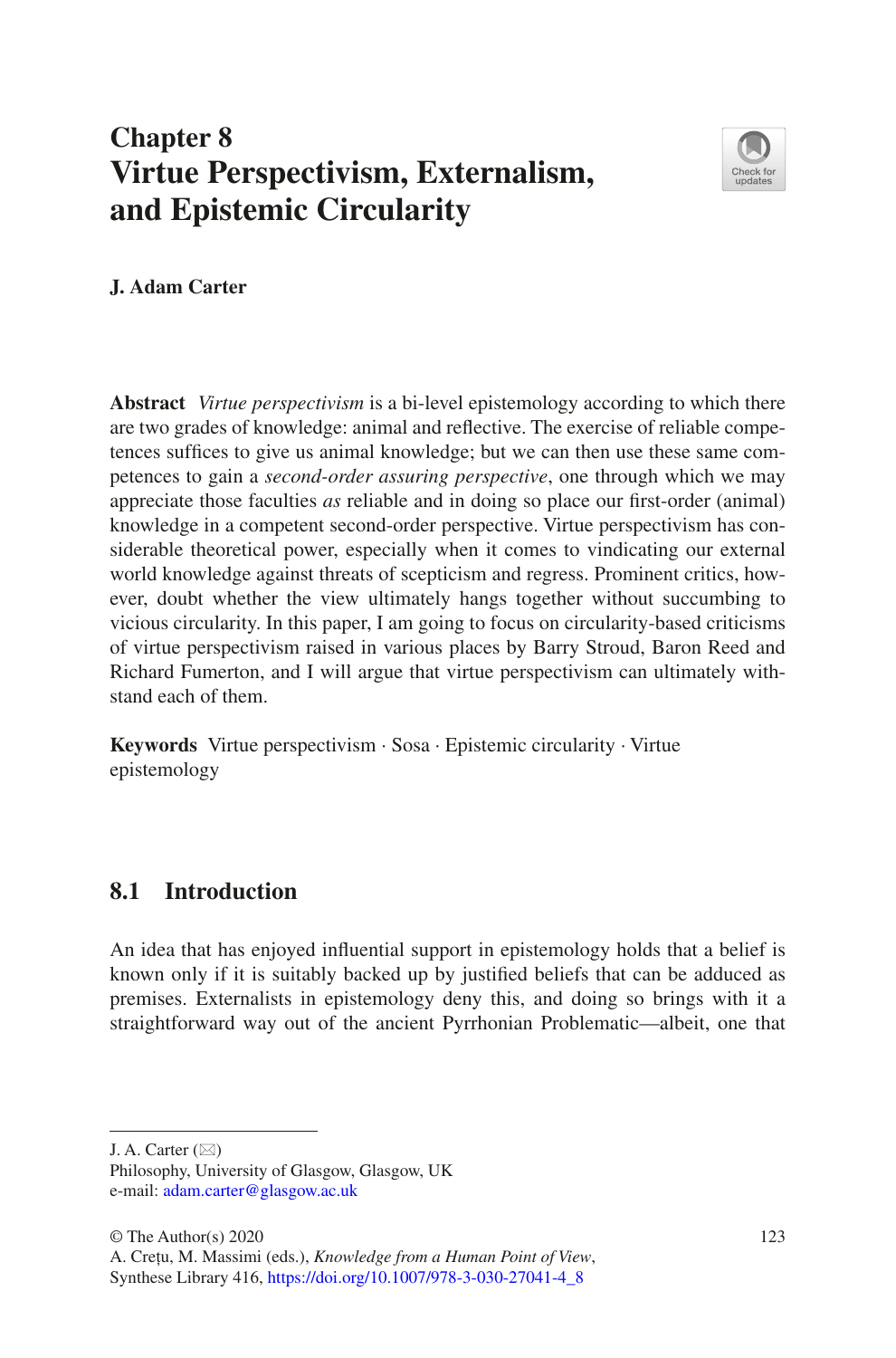requires an explanation: *how*, exactly, does a given belief rise to the level of knowledge in circumstances in which it is *not* backed by justified beliefs?

A different way to put this question to the externalist is: what kind of thing—if not justified beliefs—can function as a regress stopper? While it is available to both internalists and externalists in epistemology<sup>1</sup> to answer this question with 'experience', the externalist should hope to be able to account for how experience is suited to play such a role while at the same time steering clear of any commitment to the Myth of the Given. Those who buy into the Myth hold that experience can play such a 'regress-stopping' role only by presenting itself to a thinker in a special way, one whereby it is directly (non-inferentially) believed (on Classical Foundationalism, with *certainty*) to be present; and then the thinker can reason from this noninferential belief to "conclusions about the world beyond experience" (Sosa [2009](#page-17-0), 89). Wilfrid Sellars ([1956\)](#page-17-1) and others<sup>2</sup> have registered a slew of problems for proposals that rely on such a story, and I won't attempt to rehearse them here. Instead, I want to simply highlight that if the externalist is going to *avoid* the Myth of the Given, then a different kind of story altogether is needed for how experience might stop a regress. In the simple case of perceptual beliefs, this story must tell us something about how experience could bear epistemically on our justified (and known) perceptual beliefs *without* simply 'being directly apprehended with certainty'.

A straightforward externalist stance that Ernest Sosa [\(2009](#page-17-0)) embraces at this juncture, drawing some inspiration from Thomas Reid, holds that "[e]xperience can bear epistemically on the justification of a foundational perceptual belief by *appropriately causing* that belief" [\(2009](#page-17-0), 89). This very idea might strike some philosophers with internalist leanings as deeply wrongheaded. One way to put the worry is that this stance confuses (as Richard Rorty put it) 'causation with justification'.[3](#page-1-2) But there is a less contentious way to state the concern: the thought that a belief might be justifiably believed or known simply by being suitably caused seems to concede *nothing* to the internalist, to any extent. What the externalist should ultimately hope to do is to avoid the Myth of the Given (as well, of course, as scepticism) while doing at least some justice to internalist intuitions. Sosa [\(2009](#page-17-0)) has a strategy for doing all of this, and it's one that relies indespensibly on the idea of an *endorsing perspective*:

The best way, I contend, is to distinguish between the animal knowledge that makes only minimal concessions to internalism, and reflective knowledge, with its much more substantial internalist component constituted by its requirement of an *endorsing perspective*. This perspective requires the endorsement of one's epistemic competences and with this comes an evident threat of vicious circularity [\(2009](#page-17-0), 44).

On this picture, a suitable externalist epistemology must be a *bi-level* epistemology, one on which the kind of high-grade knowledge that humans ultimately aspire to is *perspectival* knowledge (even if animal knowledge is non-perspectival). In

<span id="page-1-0"></span><sup>&</sup>lt;sup>1</sup>It's worth noting that the strategy I'm canvassing here is not available to standard forms of coherentism.

<span id="page-1-2"></span><span id="page-1-1"></span><sup>2</sup>For a helpful overview of proponents and critics of the mythology of the given, see Sosa ([1997a\)](#page-17-2). <sup>3</sup> See Rorty [\(1979](#page-17-3), 152).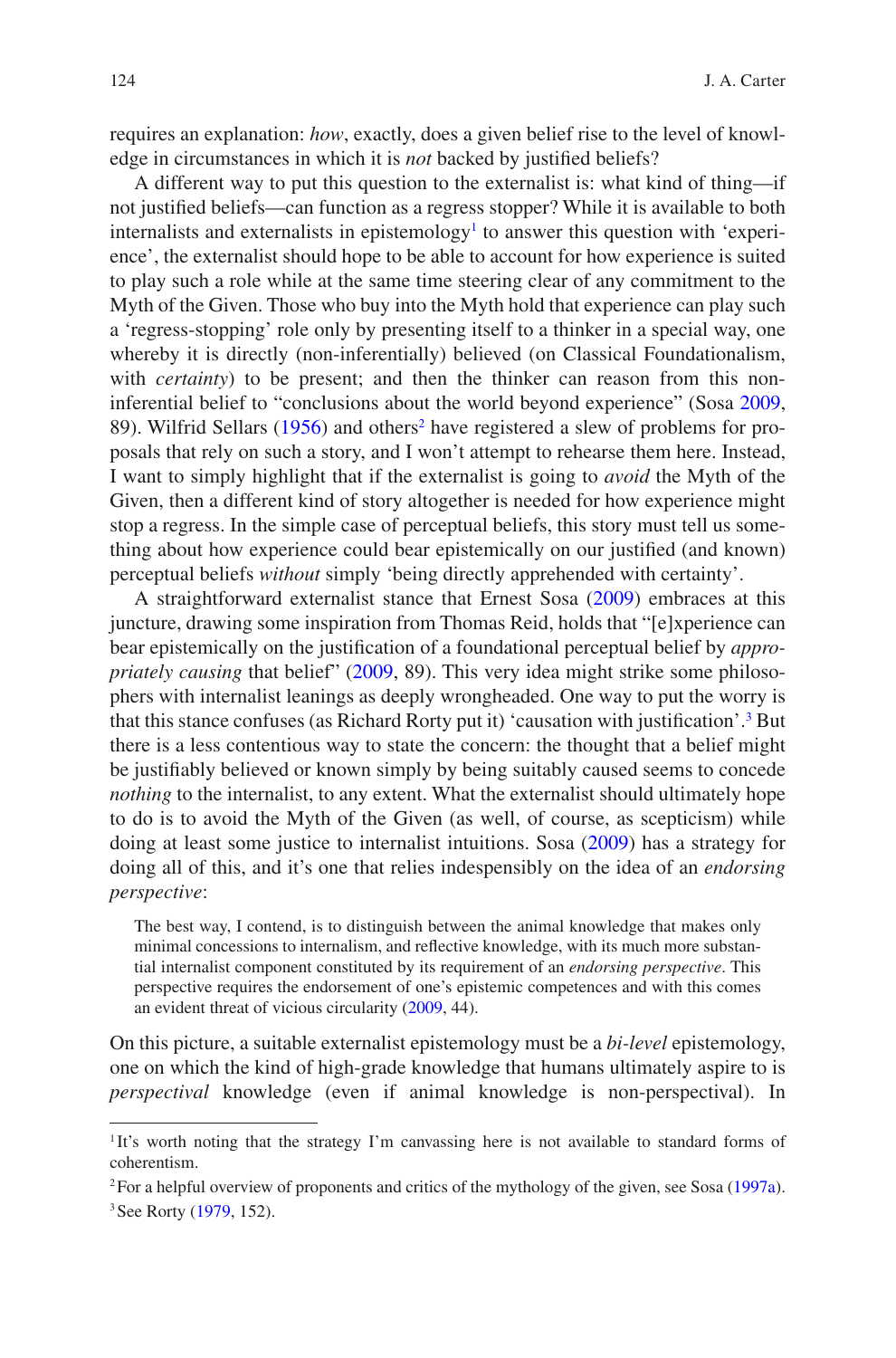particular, such high-grade knowledge requires one to take an endorsing perspective on one's own competences. And *here* Sosa is right to register that the threat of vicious circularity looms[.4](#page-2-0) Epistemic competences, for Sosa, are reliable, truth-conducive dispositions such as perception, memory, reason, etc. But, as the worry goes, how could we ever arrive at the conclusion that such competences are reliable without taking for granted *that* these faculties are reliable in the course of our own reasoning[?5](#page-2-1)

Before considering the seriousness of this kind of problem for Sosa's virtue perspectivist epistemology, and whether the view can emerge unscathed, it is worth highlighting (beyond what Sosa himself has) what is at stake here. Sosa has argued in various places throughout his career that a *non-sceptical* epistemology will have to be an externalist epistemology; only with externalism do we have the resources to respond in an adequate way to sceptical arguments from dreaming and radical deceptions[.6](#page-2-2) That said, a plausible externalist epistemology will need to do (at least some) justice to internalist intuitions while avoiding the Myth of the Given, and *here* is where it is said that externalism must take the form of virtue perspecitivism. Now, *if* virtue perspectivism succumbs to vicious circularity, then this will lead to one of two paths: scepticism (which externalism is meant to help us avoid) or relativism, where the latter draws attention to the fact that viciously circular justification is a status that can be attained in principle through *any* kind of endorsing perspec-tive, including those that are in conflict with one another.<sup>[7](#page-2-3)</sup> It looks, then, like quite a lot may depend on whether virtue perspectivism succumbs to vicious circularity. In this paper, I am going to focus on circularity-based criticisms of virtue perspectivism raised in various places by Barry Stroud [\(2004](#page-17-4)), Baron Reed ([2012\)](#page-17-5), and Richard Fumerton [\(2004](#page-16-0)), and I will argue that virtue perspectivism can withstand each challenge.

#### **8.2 Virtue Perspectivism and Circularity**

On Sosa's virtue perspectivism, there are two kinds of knowledge: animal and reflective.

[...] animal knowledge does not require that the knower have an epistemic perspective on his belief, a perspective from which he endorses the source of that belief, from which he can see that source as reliably truth-conducive. Reflective knowledge does by contrast require such a perspective  $(2009, 135)$  $(2009, 135)$  $(2009, 135)$ .

<span id="page-2-0"></span> $4$  See Greco ([2011,](#page-16-1) 105–6) for discussion.

<span id="page-2-1"></span><sup>&</sup>lt;sup>5</sup>Sosa notes an historical predecessor to the problem, stated this way, in Thomas Reid's epistemology. See Sosa ([2009,](#page-17-0) 62).

<span id="page-2-2"></span><sup>&</sup>lt;sup>6</sup> See, for example, Sosa ([1999,](#page-17-6) [2007](#page-17-7), [2017](#page-17-8)).

<span id="page-2-3"></span><sup>&</sup>lt;sup>7</sup>For discussion, see Carter [\(2016](#page-16-2) Ch. 3).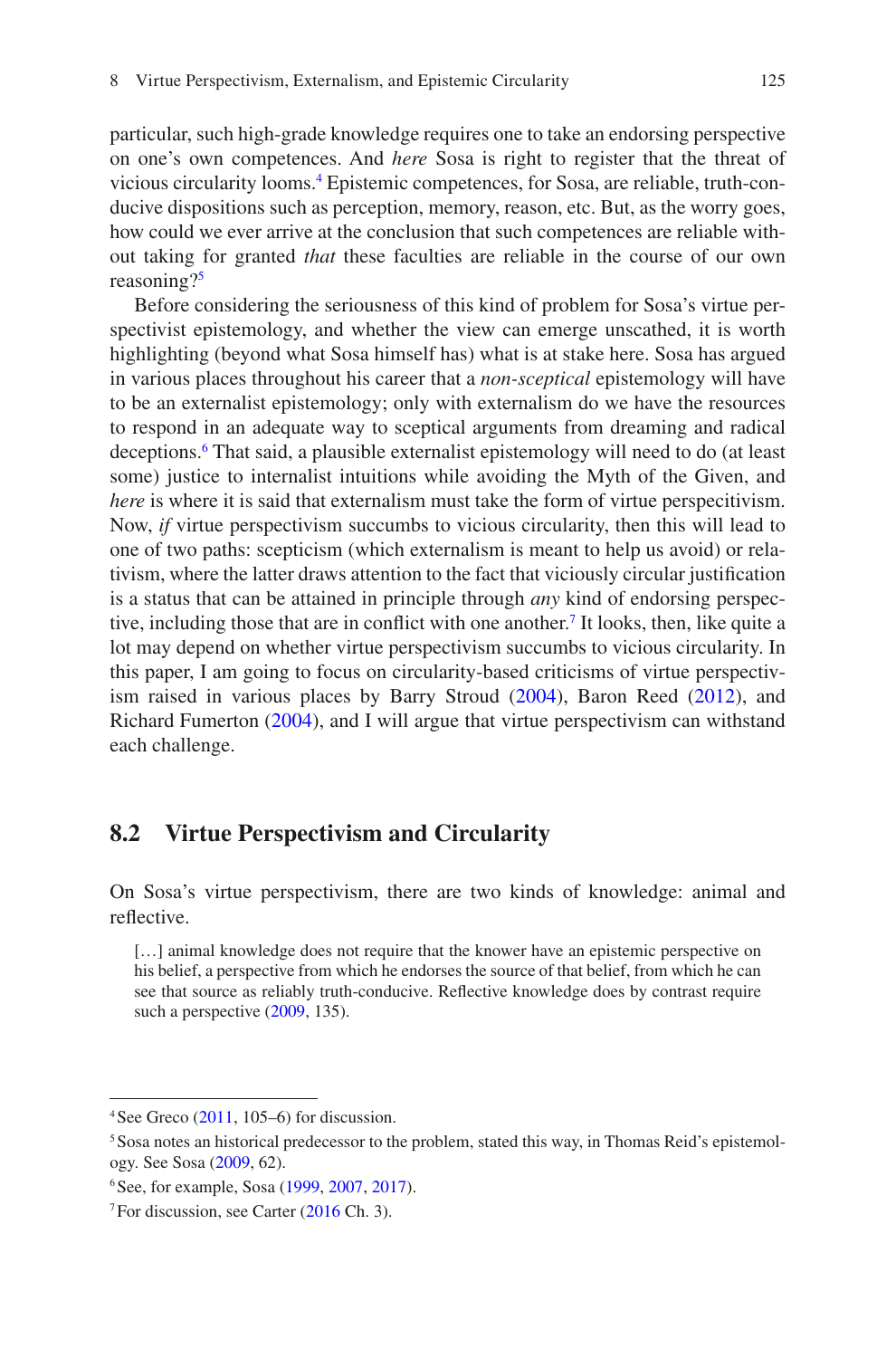What animal knowledge positively requires is just that one's beliefs are reliably truth-conductive, in that their correctness must manifest a reliable disposition of the believer. In the perceptual case, the knower's perceptual beliefs must be prompted truth-reliably by perceptual experiences. And in this way, one can come to have basic perceptual knowledge *without* relying on the kind of 'givenness' of classical foundationalism[.8](#page-3-0) Furthermore, in securing such knowledge one needn't reason inductively from beliefs about the qualitative character of perceptual experiences.<sup>9</sup>

That said, let's now consider the intellectual gain that, on Sosa's view, a thinker is supposed to have secured when one transitions in the perceptual case (via satisfying the perspectival condition) from animal to reflective knowledge. A full description of this story will surely include the following admission: that in transitioning from the animal to the reflective, one would be arriving at a positive view of one's faculties that relied on, and so implicitly trusted, the use of those very faculties.

But isn't this *circular*? Or, what is more relevant: is what is described here a kind of *vicious* circularity? At this point, there is an interesting kind of *reductio ad absurdum* that Sosa first canvasses himself, and which has since become a point of focus in Sosa's dispute with Stroud. The thought is brought out when we compare an ordinary perceiver with "a crystal ball gazer who thinks that what he can see in the ball enables him to tell about matters beyond" [\(2009](#page-17-0), 135). If we suppose the crystal ball indicated to the gazer a favourable view of the epistemic credentials of the crystal ball, we would not think much of the epistemic status of that favourable perspective (or what it has to offer). But—and this is the worry Sosa initially envisages for virtue perspectivism—isn't the ordinary perceiver in just the analogously same situation as the crystal ball gazer who comes to trust crystal ball gazing in that each relied on, and so implicitly trusted, the use of their respective faculties (or ways of forming beliefs) in coming to have a positive view of those faculties?

Sosa grants that the kind of epistemic circularity that is implied by the move from animal to reflective knowledge would be *viciously* circular if it made the gazer equally as justified as the ordinary perceiver. But he denies that it does, and so insists it is not. Here some care is needed because the reasoning Sosa offers for *why* the two are not on a par is not ultimately convincing to Stroud. What Sosa is willing to grant is the following: what the gazer (all going well) can attain is a kind of *internal coherence* that is every bit as equal to the internal coherence that the ordinary perceiver attains. Despite this concession, he maintains that:

There are faculties other than reason whose apt functioning is also crucial to the subject's epistemic welfare. In light of that result, why not distinguish between the gazers and the perceivers in that, although both reason properly and attain thereby coherence and justification, only the perceivers are more fully epistemically competent and attain knowledge? On this view, the crystal-gazers differ from the perceivers in that gazing is not reliable while perceiving is. So the theory of knowledge of the perceivers is right, that of the gazers wrong. Moreover, the perceivers can know their theory to be right when they know it in large part through perception, since their theory is right and perception can thus serve as a source of

<span id="page-3-1"></span><span id="page-3-0"></span><sup>8</sup>For discussion, see Hasan and Fumerton ([2017\)](#page-16-3) and Carter and Littlejohn [\(Forthcoming](#page-16-4) Ch. 1.) 9This is the strategy defended by Moore [\(1959](#page-17-9)), and criticised in the opening sections of Sosa ([2009,](#page-17-0) Ch. 9).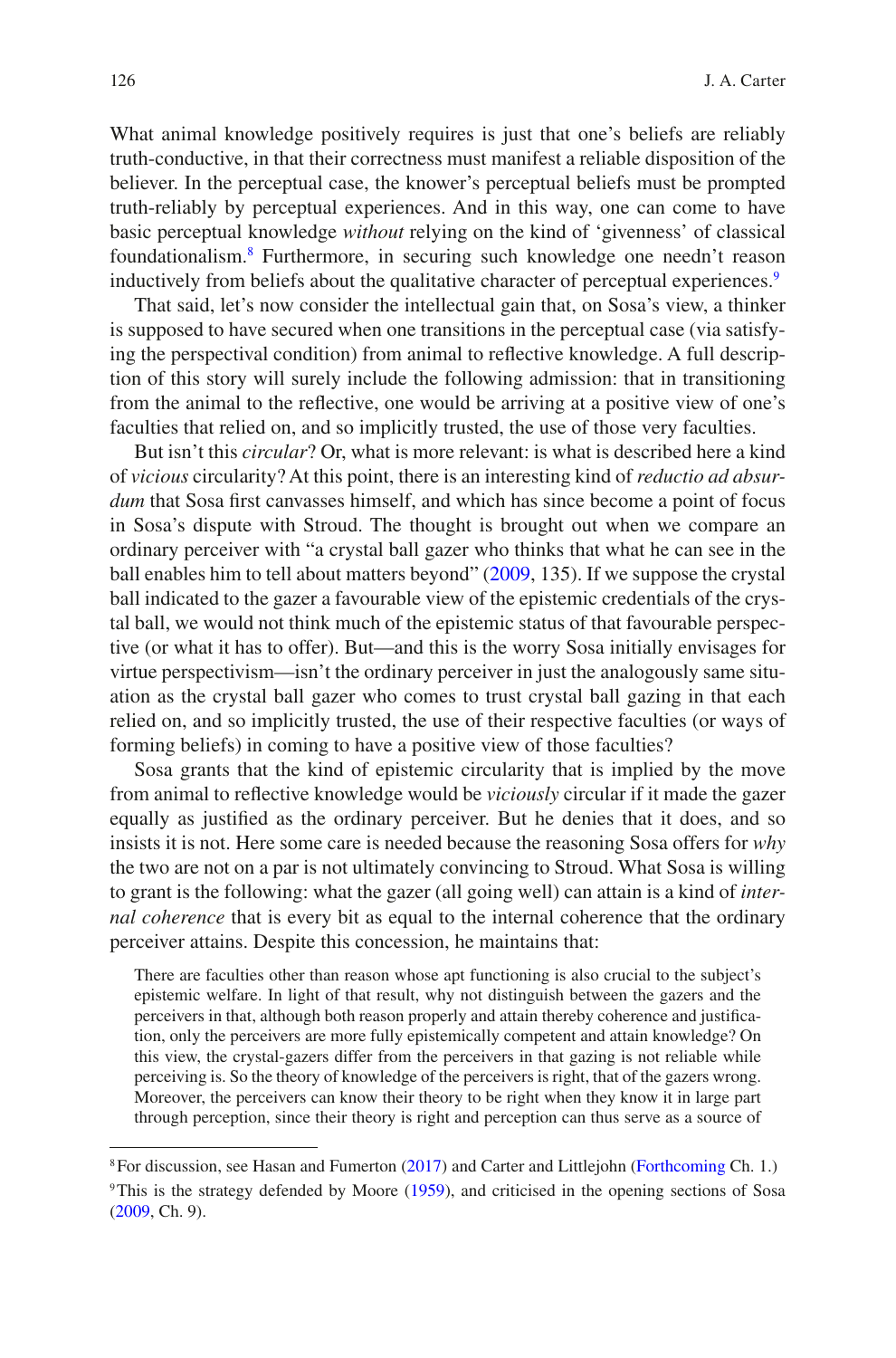knowledge. The gazers are by hypothesis in a very different position. Gazing, being unreliable, cannot serve as a source of knowledge. So the perceivers have a good source or basis for their knowledge, but the gazers, lacking any such source or basis, lack knowledge ([2009,](#page-17-0) 200–201).

If the foregoing is right, then Sosa can successfully sidestep the *reductio* he canvasses. For it's *not* true that the kind of circularity implied by one's move from animal to reflective knowledge would leave one epistemically on an equal footing with the crystal ball gazer. Even more, as he notes, the idea that one would need to use (and in doing so take for granted the reliability of) a given faculty at some point to come to have an adequate view of that faculty's epistemic status is implied by the very possibility of having 'an adequate theory of our knowledge and its general sources' (Sosa [2009,](#page-17-0) 196). As Sosa submits, no one could provide adequate support of any of our sources of knowing, including perception, memory, deduction, abduction, and testimony, without employing those faculties (see Sosa *ibid.*, 201.)

Sosa's response to the question of vicious circularity can accordingly be summarised as follows: the kind of circularity his reflective knower succumbs to in the case of perception is vicious only if either (i) an adequate theory of our knowledge and its general sources is impossible, or (ii) the perceiver is on an equal epistemic footing as the gazer. We have no good reason yet to think (i) is true and (ii) is disputed in the passage quoted above. And so the circularity is not vicious, but benign.

Sosa's reasoning, and in particular his way of distinguishing the epistemic plights of the perceiver as opposed to the gazer, will not seem very amenable to an internalist. Before considering Stroud's assessment of this situation, it's worth pointing out one aspect of the dialectic here that might be easily overlooked: while Sosa's distinguishing the perceiver and the gazer looks like hardened externalism, the way Sosa characterises the epistemic position of the reflective knower is not itself unconcessionary to the internalist. The reason that this point can be easily elided is that the thought experiment simply *assumes* that the gazer enjoys the same broad coherence in her beliefs as the perceiver. On Sosa's view—and this is the nod to the internalist—this broad coherence *adds* to the epistemic value of the perceiver's belief, though the value it adds is greater than the value that the gazer's coherence adds to the gazer's belief. And this is because such broad coherence (in the case of the perceiver) is truth conducive, and yields integrated understanding (even if it would *not* for the gazer, or for the perceiver were she situated in a demon world).<sup>10</sup> I mention this point here simply to register that *despite* the hardened externalist feel of Sosa's response to the perceiver/gazer reductio, the virtue perspectivist view advanced countenances the epistemic value of coherence (in the right circumstances) in a way that sets it apart from genuinely hardened externalist views (such as Goldman's [\(1999](#page-16-5)) process reliabilism or Armstrong's [\(1973](#page-16-6)) causal account) that make no such internalist concessions at all.

<span id="page-4-0"></span><sup>&</sup>lt;sup>10</sup>For further discussion on this point, see Sosa [\(1997b,](#page-17-10) 422).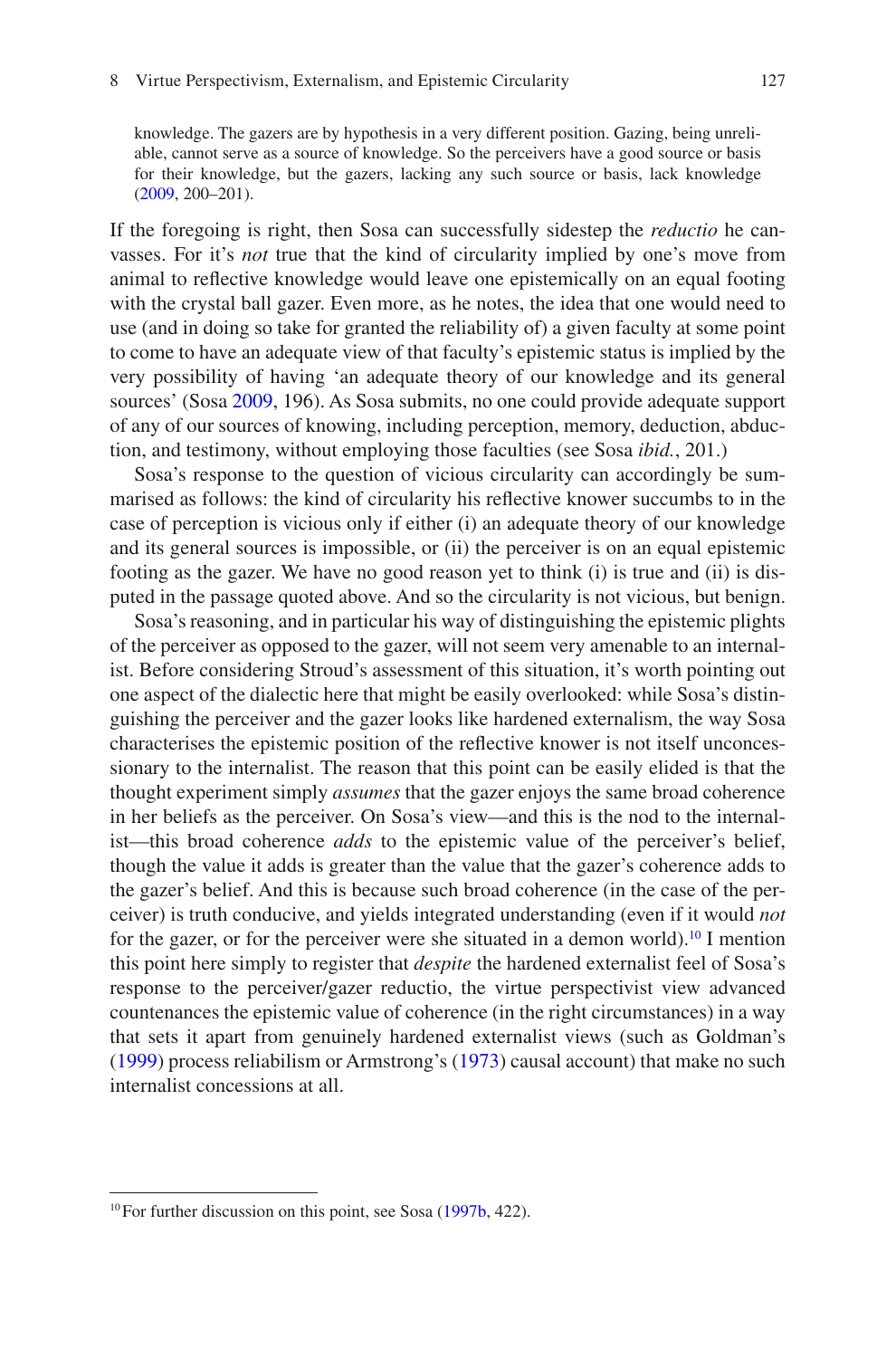### **8.3 Stroud on Sosa and Circularity**

According to Barry Stroud [\(2004](#page-17-4)), Sosa's virtue perspectivism on closer inspection lacks the resources to suitably account for the difference between the epistemic plights of an ordinary perceiver and a crystal ball gazer. This is quite a charge. Note that the perceiver/gazer analogy was initially raised by Sosa himself in the context of discussing epistemic circularity. To be clear, the worry Sosa initially envisaged for his view (which the preceding section was a response to) went as follows: the thinker who transitions from animal to reflective knowledge (on Sosa's view) looks to be (prima facie) in an epistemically analogous position as a crystal ball gazer (who relies on the ball to positively endorse its usage) in that each relied on, and so implicitly trusted, the use of their respective faculties (or ways of forming beliefs) in coming to have a positive view of those same faculties.

But Stroud seems to be registering a sense in which, on Sosa's view of knowledge, the ordinary perceiver turns out to be epistemically impoverished—in an analogous way as the gazer is—*regardless* of whether either approach succumbs to vicious circularity, per se. If this charge can be made to stick, then it's obviously a real problem for virtue perspectivism. Let's now look at the charge more carefully. It is levelled at Sosa against the background of a specific desideratum on an account of knowledge in mind. This desideratum that holds that a philosophically satisfying account of our knowledge of the external world must not *merely* be true, but it also must be something that we know to be true. Sosa himself does not dispute the desideratum. But he, unlike Stroud, thinks that virtue perspectivism can respect it. So why, then, does Stroud think Sosa's view *cannot* respect it? It will be helpful to consider two key passages from Stroud:

The question is whether holding such a theory leaves anyone in a position to gain a satisfactory understanding of knowledge of the world, even if he fulfills the conditions Sosa's theory says are sufficient for knowledge. Could someone in such a position come to recognize himself as knowing, and not merely confidently believing, perhaps even truly, that sense perception is a way of getting knowledge of the world and crystal ball gazing is not? I think that, on the understanding of perception that appears to be involved in Sosa's question […], the answer is 'No'. On that view, what we are aware of in perception is restricted to features of our perceptual experiences. The external facts we know as a result of those experiences are nothing we ever perceive to be so. What we get in sense perception therefore bears the same relation to the world we think we know by that means as what is seen in crystal ball gazing bears to the world the gazers think it gives them knowledge of ([2004,](#page-17-4) 171–2).

In response to the above, Sosa briefly makes explicit that we do believe that our perceptual experiences are reliably connected with what we think we know on their basis—a point he registers before engaging with the following key piece of Stroud's reasoning:

But anyone who thinks that all it takes to have satisfactory understanding of perceptual knowledge is to conclude by modus ponens that we know by perception that there are external things would have to concede that the crystal ball gazers have a satisfactory understanding of crystal ball gazing knowledge. They could draw the corresponding conclusion equally confidently from what they believe about themselves [\(2004](#page-17-4), 172).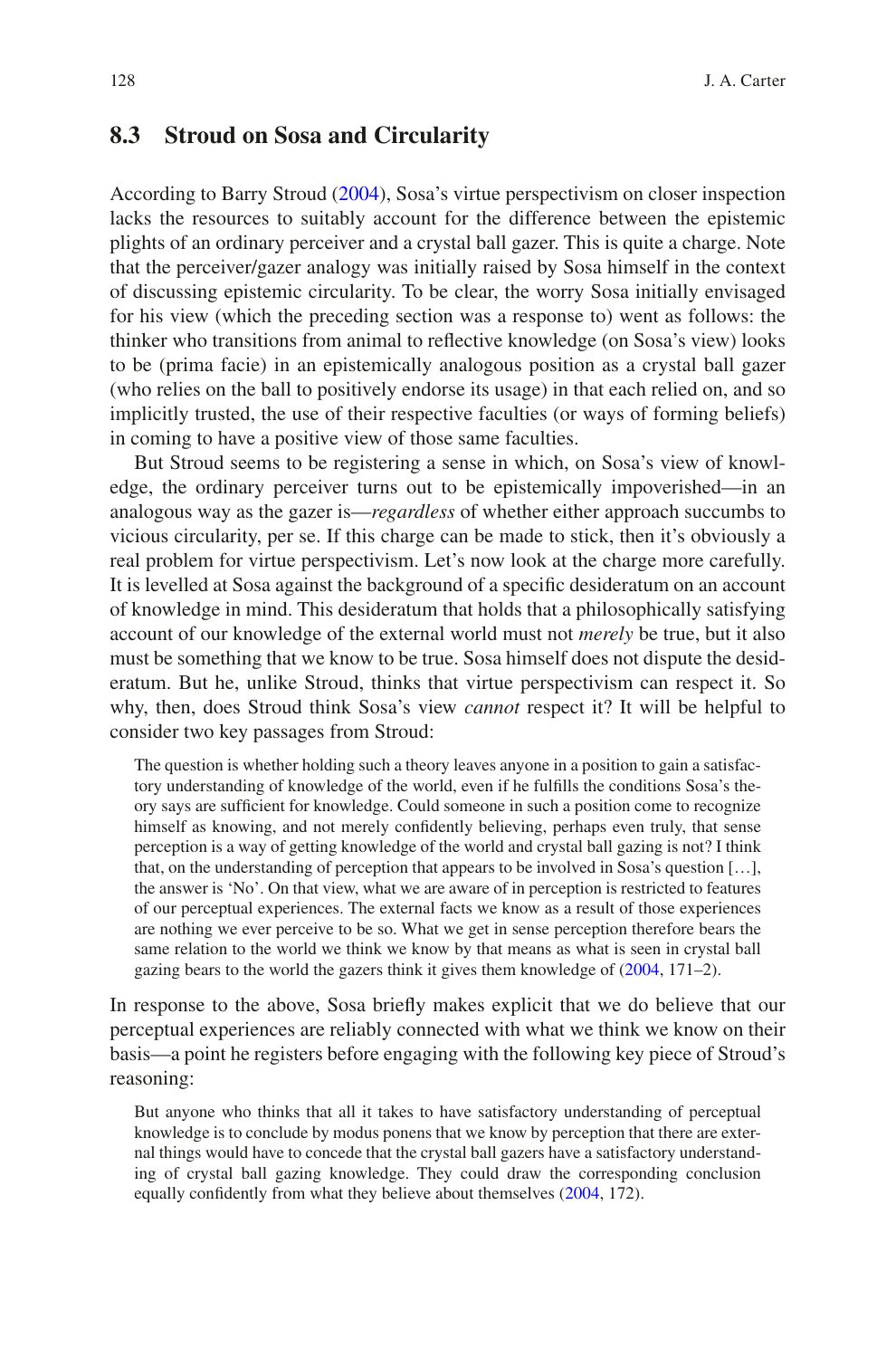The dialectic at this stage between Sosa and Stroud becomes especially thorny. Whereas Stroud is insisting that Sosa's account of knowledge is no more philosophically satisfying than the corresponding account of knowledge that might be advanced by a crystal ball gazer, Sosa for his part, finds Stroud's reasoning "hard to follow" ([2009,](#page-17-0) 207). As Sosa sees things, Stroud was purporting to have granted for the sake of argument Sosa's view that perceptual knowledge *is* a matter of perceptual beliefs being prompted truth-reliably by perceptual experiences. That said, Sosa questions whether Stroud can *coherently* suppose that "if we conclude by modus ponens that we know about the world around us through perception, given that our perceptual faculties *are* reliable, then we are in the predicament he alleges?" (ibid. emphasis added). Specifically, Sosa thinks such a supposition is refuted by:

[...] a crucial difference that Stroud and I both recognize: namely, that we know our perceptual faculties to be reliable whereas the gazers believe but do not know their gazing to be reliable. So, how can we be in an equally good epistemic position to understand how we know, if we do know but they do not know about the reliability of the faculties involved?  $(2009, 207)^{11}$  $(2009, 207)^{11}$  $(2009, 207)^{11}$  $(2009, 207)^{11}$  $(2009, 207)^{11}$ 

It's hard not to think that Sosa and Stroud are in some way talking past one another.

#### **8.4 The Dialectic Between Sosa and Stroud Revisited**

I want to now suggest what I think the crux of the impasse is and how, once suitably appreciated, the situation should not be especially problematic for Sosa's bi-level picture. If my interpretation of this debate is correct, we can trace the misunderstanding between Sosa and Stroud, which was reflected in the previous section, to the fact that they are thinking in very different ways about the relationship between indirect realism and externalism in the epistemology of perception. In the paper that Stroud principally takes issue with—viz., "Reflective Knowledge in the Best Circles" (reprinted in Sosa [2009,](#page-17-0) 178–210)—Sosa opens with an attack of the kind of indirect realist strategy in the epistemology of perception that he attributes to G.E. Moore, and which aims to vindicate external world perceptual knowledge as based on inference from information about our experiences. Sosa's argument against this kind of strategy takes the form of a dilemma: the relevant inference can't be deductive because "experience prompts but doesn't entail the truth of its corresponding beliefs" (ibid, 179). But an abductive strategy does no better. This is because on such a strategy we (i) "restrict ourselves to data about qualitative character of our own sensory experience" (ibid, 179) (ii) "view belief in a commonsensical external world as a theory best postulated to explain course of our experience" (ibid, 179). The problem is that if we really do restrict ourselves to just data about the qualitative character of our experiences *and nothing else* (without presupposing the external reality to be inferred), then it's unclear how the external world

<span id="page-6-0"></span> $11$  Reed [\(2012](#page-17-5), 284) also discusses this particular passage in the exchange and takes Sosa's response to be perfectly consistent from within his own view.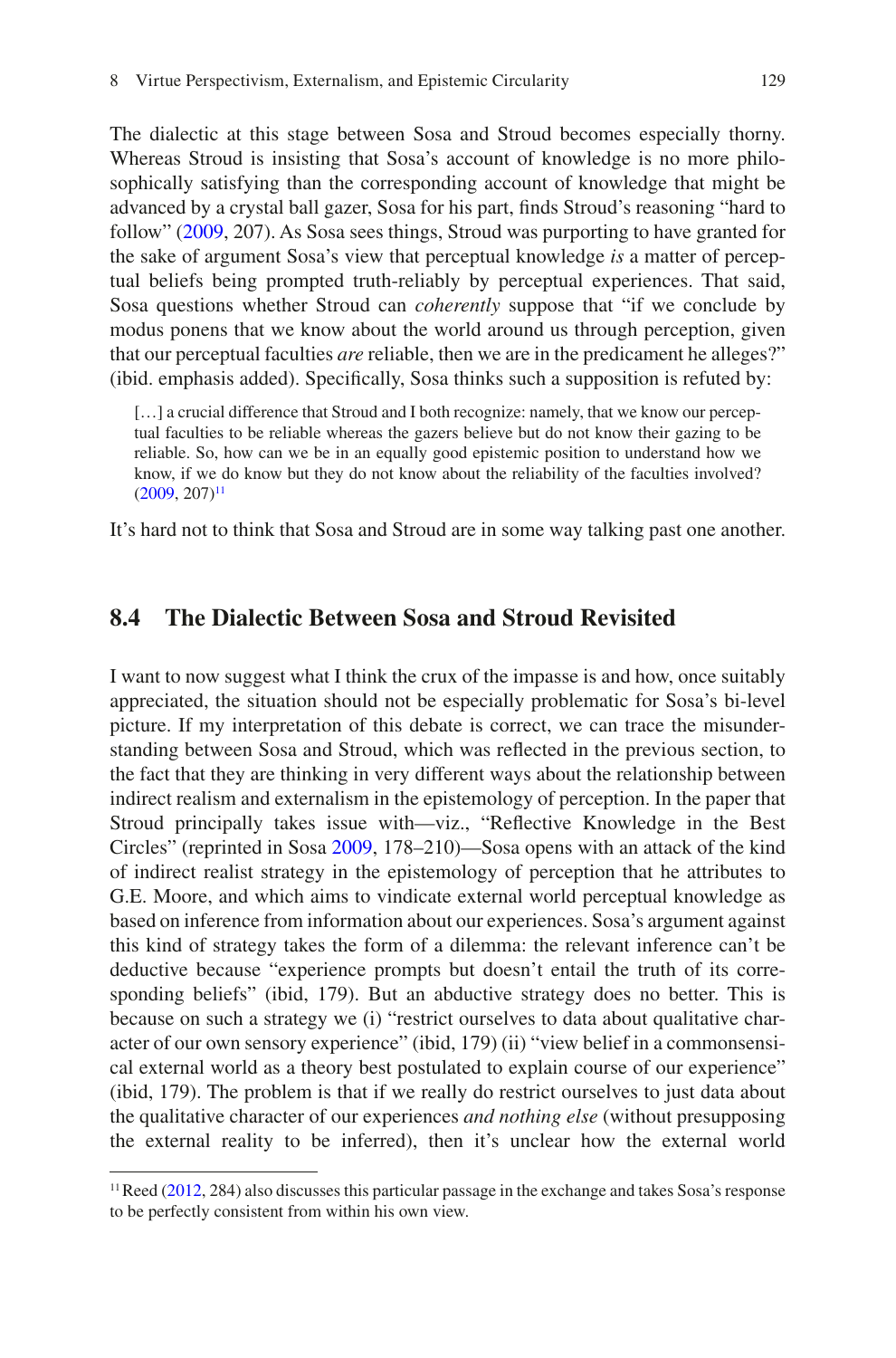hypothesis will beat competitor explanations (as it must do for such an abductive strategy to succeed). It is against the background of rejecting on the basis of the above dilemma the indirect realist approach that Sosa presents his own externalist strategy for vindicating external world perceptual knowledge as a favourable alternative, one on which there is claimed to be a reliable sensory basis for understanding how our perceptual beliefs can constitute knowledge.

Now—and here is where I think the crux of the dispute between Sosa and Stroud lies—notice that Sosa's own position does have in common one thing with the indirect realist approach he criticises and which he maintains falls prey to the dilemma he raises. And that is that on Sosa's view, no less than on an indirect realist view, there's a sense in which deliverances of perception are limited in a certain very general way. Let *P* be the proposition that *the wall is red* and let '*E*' be what is available for conscious inspection whenever one has the experience of seeing a red wall. Both the indirect realist *as well* as Sosa allow that the "deliverances of perception even at its best are limited to the character of one's perceptual experiences" (Stroud [2004,](#page-17-4) 172); and so both in this respect accept that when we know a proposition like *P*, the deliverances of perception are limited to *E*.

Sosa, as we've seen, takes this commitment to be problematic *for the indirect realist* specifically because the indirect realist's *strategy* for vindicating external world knowledge (e.g., of a proposition like *P*) involves reasoning from *E*. Sosa's strategy for vindicating external world knowledge does *not* invoke any such reasoning from *E*. However, Stroud insists that, even so, Sosa's strategy

*still leaves us with something that is epistemically prior to any knowledge of an independent world*. If there are no reliable connections between the perceptual experiences we receive and the world we believe in as a result of them, we know nothing of the wider world even though we know what experiences we are having [\(2004](#page-17-4), 172).

I noted previously that I think the impasse between Sosa and Stroud is due principally to the fact that they are thinking in very different ways about the relationship between indirect realism and externalism in the epistemology of perception. We're now in a position, I think, to see why this is.

Just consider that, according to Stroud, it's a commitment that Sosa shares with the indirect realist that is Sosa's undoing—a commitment to accepting that what perception furnishes us with is (as Stroud puts it) something that's "epistemically prior to knowledge of an independent world" [\(2004](#page-17-4), 172). Now we get to the central point. For an *externalist* like Sosa, there is no meaningful sense in which whatever perception furnishes us with is *epistemically prior* to knowledge of an external world, even if it is obviously in some way temporally or metaphysically prior.

To appreciate this point, it's helpful to consider how Sosa has put things in more recent work, where he emphasises that when one comes to possess animal knowledge, as one does in the case of simple perception, one *exercises a competence*. Crucially for Sosa, though, it is exactly the manifestation of that competence in the correctness of a belief that "thereby *constitutes* a bit of knowledge" ([2017,](#page-17-8) 141). One's experiences might seem a certain way while one is exercising that competence,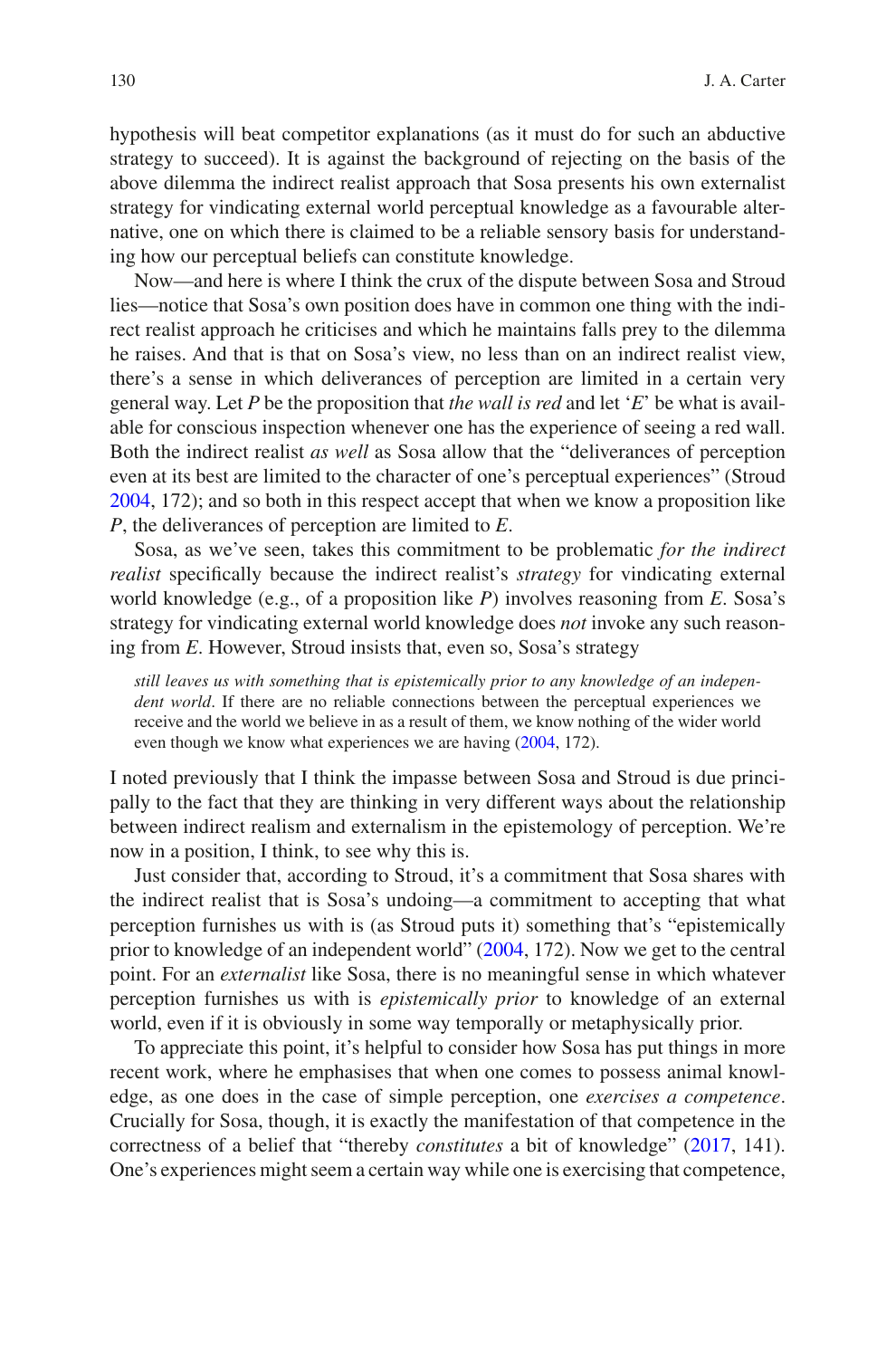but it's the exercising of the competence, not the seeming, that explains the knowledge:

what happens when we manage to open the lid and look inside. Now we may immediately know the answer to our question, with a perceptual belief—say, that there is a necklace in the box—which manifests certain cognitive competences for gaining visual experience and belief. Perhaps this complex, *knowledge-constitutive competence* first leads to things seeming perceptually a certain way, and eventually to the belief that things are indeed that way, absent contrary indications. A belief manifesting such a competence and, crucially, one whose correctness manifests such a competence, does constitute knowledge, at a minimum animal knowledge, perhaps even full-fledged knowledge (including a reflective component)  $(2017, 141, \text{my italics})$  $(2017, 141, \text{my italics})$  $(2017, 141, \text{my italics})$ .<sup>12</sup>

If perceptual seemings really were epistemically prior to knowledge, on Sosa's view, the manifestation of a competence in a correct belief could hardly constitute knowledge. And this is so even though the view that the manifestation of a competence in a correct belief constitutes knowledge is compatible with the view that we perceive at best only the character of our perceptual experiences, where the latter is irrelevant to the *epistemological* story Sosa's externalism offers for how one comes to know. And the same is the case for Sosa's story about how one knows that one knows, viz., when one attains reflective knowledge. Though reflective knowledge involves the exercise of a different kind of competence, it is *constituted* by the manifestation of (reflective) competence in a correct belief that one's first-order belief would be apt.

With this diagnosis in hand, we can now better see why Sosa does not belabour discussion of *whether* on his externalism we perceive at best only the character of our perceptual experiences. It's because this is a fact that is epistemically not significant on the kind of externalism he embraces. Now, as Stroud sees it, *attributing* to Sosa the view that on his externalism we perceive at best only the character of our perceptual experiences "seemed necessary to make sense of him as trying to answer the kind of question his 'externalist' theory is meant to answer" [\(2004](#page-17-4), 172–3). My assessment is that *this* is because Stroud is reading Sosa as *needing* the character of perceptual experiences to be doing a certain bit of epistemic work in Sosa's epistemology that Sosa (in short) does not view as work that needs done.

In sum, I've suggested in this section that a kind of circularity worry that Sosa envisaged might be raised against his view has been taken by Stroud and converted into what initially looked like an even more serious epistemological defect with virtue perspectivism. Closer inspection, I think, reveals that Sosa has a satisfactory response to this worry to make from within his own externalist epistemology. While the adequacy of Sosa's response has been a source of dispute between Sosa and Stroud, this dispute itself rested on some miscommunication, where I've suggested that each has taken the other to have in mind a different conception between the (put broadly) the relationship between indirect realism and externalism in the epistemology of perception.

<span id="page-8-0"></span><sup>&</sup>lt;sup>12</sup> See, also Sosa's discussion of metaphysical analyses in Sosa ([2017,](#page-17-8) Ch. 4).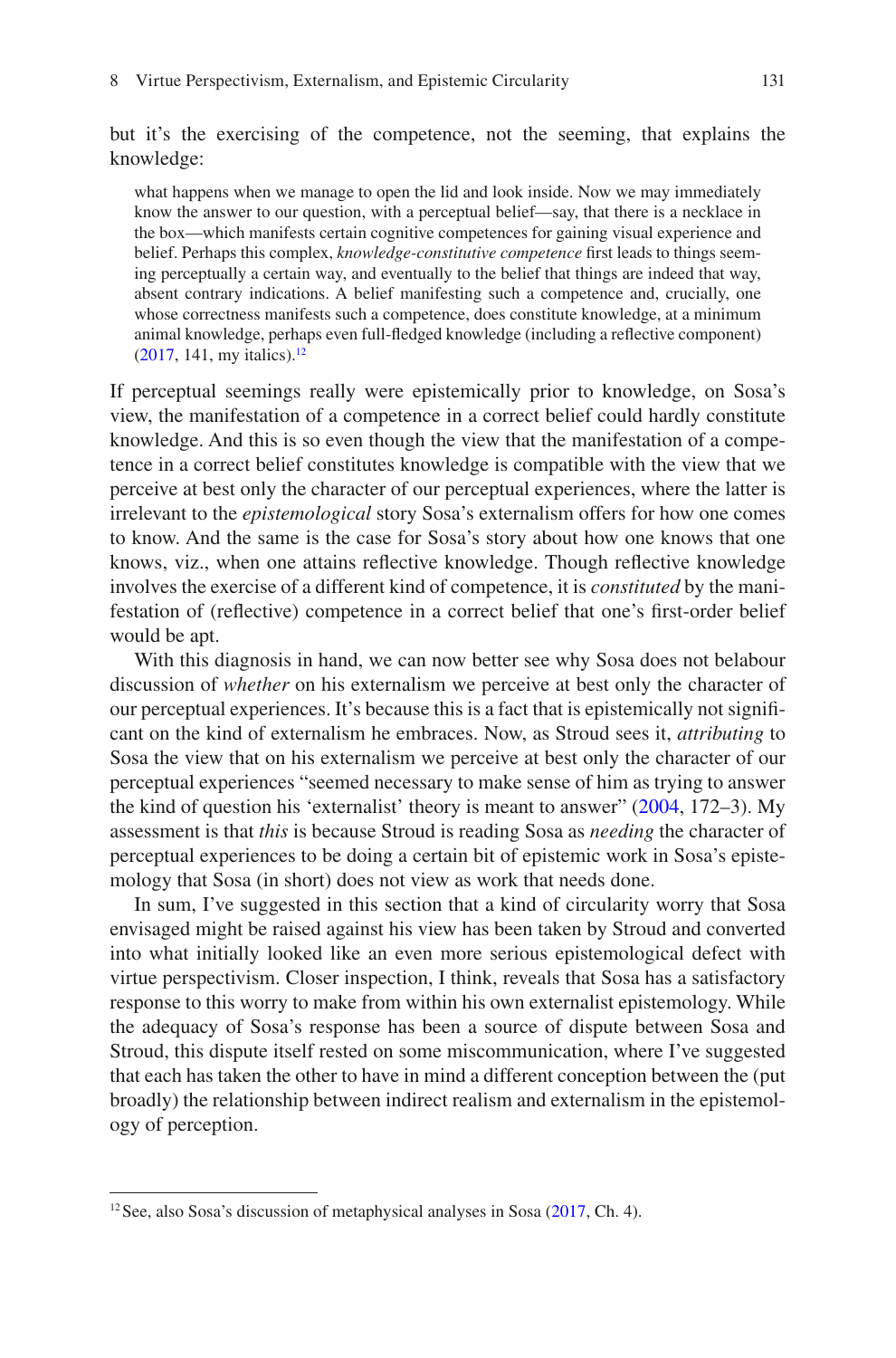## **8.5 Reed on Rationalist Perspectivism and Virtue Perspectivism**

According to Baron Reed ([2012\)](#page-17-5), Sosa's response to Stroud is stronger than it needs to be, and appreciating *why* this is so reveals a hitherto unnoticed weak spot in virtue perspectivism, one that comes to the fore when different perspectives come into contact with one another. In such circumstances, Reed thinks, there are important limits to how far virtue perspectivism can go toward giving us what Reed calls a 'resting place' for our intellectual pursuits. Or, put another way, virtue perspectivism "does give us an answer, but it is to a question that we will continue to feel the need to ask" [\(2012](#page-17-5), 286). In this respect, Reed hints to an *aspect* of Stroud's objection to Sosa that is getting at something right, even if strictly speaking, Sosa is within his rights (as Reed thinks he is) to press back against Stroud's claim that Sosa's externalist can't know *that* he knows his faculties are reliable when they are.

If Reed is right, then this has important implications for virtue perspectivism as an anti-sceptical strategy. As Sosa sees it, a boon to his two-tiered account of knowledge is that it enables him to respond to the sceptic in a way that is broadly analogous, structurally, to the way Descartes thinks we should respond to the sceptic. Descartes, like Sosa, adverts to a two-tiered, perspectival structure (for Descartes, the lower level is *cognitio* and the higher-level *scientia*), where the ascent from lower to higher knowledge marks an intellectually valuable transition attained through reflection on one's epistemic position.

| Rationalist Perspectivism                                                                                                                                          | Virtue Perspectivism                                                                                                                                                  |
|--------------------------------------------------------------------------------------------------------------------------------------------------------------------|-----------------------------------------------------------------------------------------------------------------------------------------------------------------------|
| Begin with foundational knowledge, via<br>rational intuition—Viz., cognitio; does not<br>require knowing first that rational intuition<br>is reliable.             | Begin with foundational knowledge, via<br>perception-Viz., animal knowledge; does not<br>require knowing first that perception is reliable.                           |
| Acquire <i>more</i> knowledge of the same kind,<br>directed toward one's epistemic position.                                                                       | Acquire <i>more</i> knowledge of the same kind,<br>directed toward one's epistemic position.                                                                          |
| <b>Cognitio</b> now becomes something more<br>valuable—Viz., scientia—By being the<br>object of a higher order perspective (one<br>that features broad coherence). | Animal knowledge now becomes more<br>valuable-Viz., reflective knowledge-by<br>being the object of a higher order perspective<br>(one that features broad coherence). |

Descartes' rationalist perspectivism, as an anti-sceptical project, is one that, *if it succeeds* (which of course is a big 'if') would secure a kind of (as Reed puts it) 'intellectual stability' that a thinker aspires to in the face of sceptical doubts. Now, as Sosa sees it, "In structure virtue perspectivism is […] Cartesian, though in content it is not" [\(2009](#page-17-0), p. 194). If Reed is right, though, this structural parallel only goes so far, and this is because crucial to Descartes' rationalist perspectivism as an anti-sceptical strategy is its *rationalist content*, in virtue of which a thinker not only can know one's faculties (for Descartes, the operative faculty being clear and distinct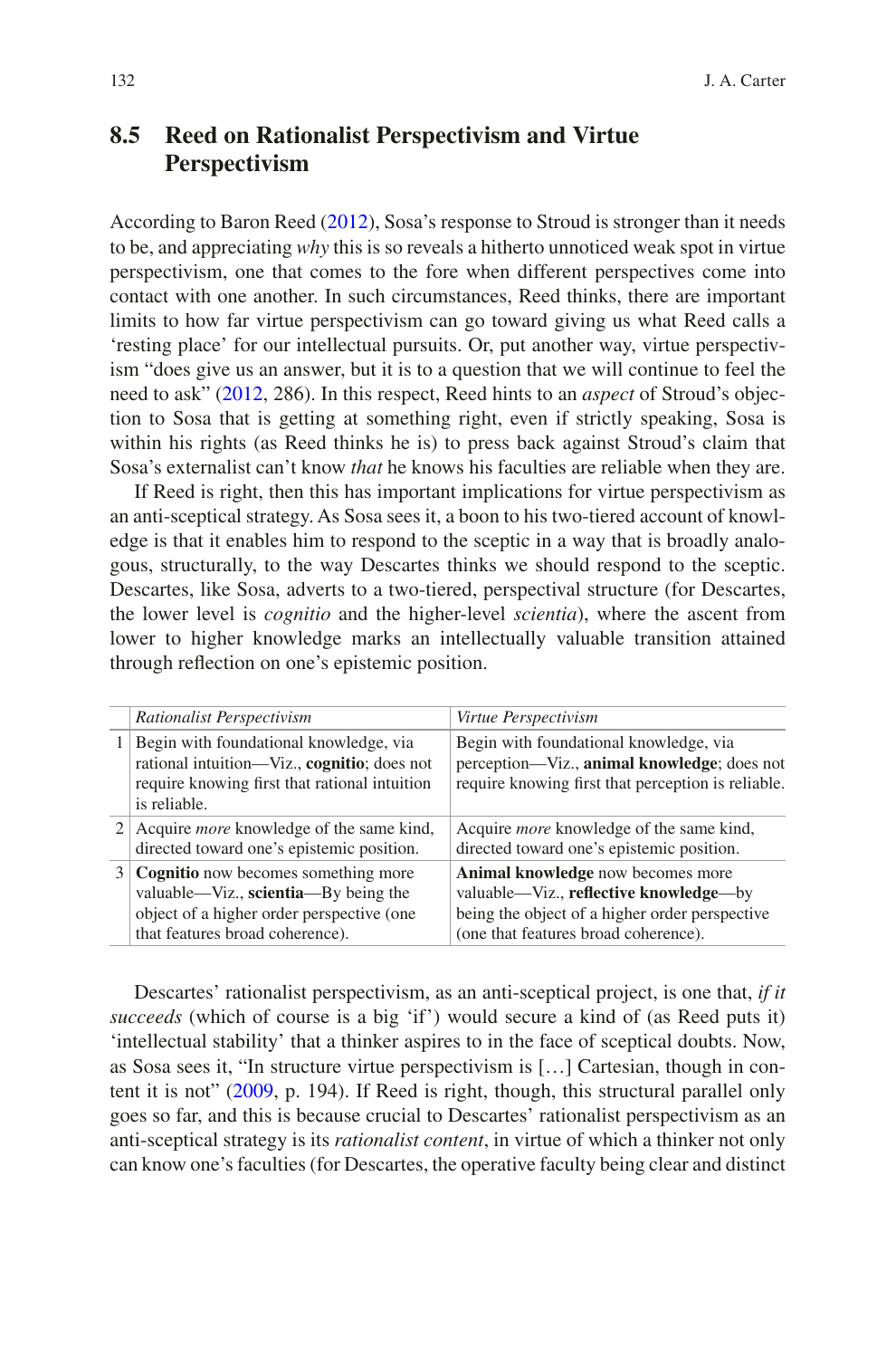perception) are reliable, but attains a perspective from which she can see this with certainty, beyond doubt.

#### **8.6 Reply to Reed**

The starting place for Reed's critique of Sosa involves drawing attention to the fact that we should classify virtue perspectivism as a *fallibilist* rather than as an *infallibilist* theory of knowledge. It's fallibilist because according to virtue perspectivism, a subject can know a proposition (e.g., that the wall is red) on the basis of some justificatory source (e.g., reliable perception) even though the subject *could have had* the very same justificatory source and yet fail to know that proposition (e.g., had a jokester tinkered with the lights so that the subject was looking at a white wall bathed in red light, rather than a red wall). $^{13}$  $^{13}$  $^{13}$ 

A key observation of Reed's is that, on a fallibilist theory, knowledge does not suffice to put to rest *doubts* we might have, in the sense that it is possible to know something (fallibly) while maintaining the epistemic possibility of the denial of what we (fallibly) know. With this point in hand, Reed observes that there is (and has been) in fact a surprising level of disagreement amongst epistemologists about what, exactly, our basic intellectual faculties *really are*. For example:

Wilfrid Sellars includes introspection, perception, and memory. But surely that list is incomplete. Sosa would presumably add testimony and reason. Others—e.g., John Locke and Alvin Plantinga—would add a faculty of divine revelation. Yet others—the Logical Positivists, say—might want to subtract both revelation and reason. And Thomas Reid thought we have a faculty of 'common sense,' which gives us knowledge of his preferred philosophical principles. Which of these conflicting views is correct? [\(2012](#page-17-5), 285)

Reed is of course right that not all of these views can be correct; in fact, at most one could be. Now—the point concerning doubt is this: if one (engaged in such a debate with others about which intellectual faculties are the basic ones and which are not) is such that her view *happens to be the correct one*, then Sosa's view permits one to claim that one knows it is correct. And even so, she may legitimately *wonder* whether it is. Such knowledge, Reed thinks, fails to provide the "healthy sort of stability that Descartes was seeking" [\(2012](#page-17-5), 286), and which one would attain only if one could see with certainty that one's faculties gave one knowledge.

And so Reed's position is that even when one makes the ascent from animal to reflective knowledge, one may still have legitimate doubts and thus a lack of intellectual stability that one would not have if making the analogous ascent from *cognitio* to *scientia* within the rationalist perspectivism model. Accordingly, then, there is a sense in which virtue perspectivism's shared structure with rationalist perspectivism affords it with what are ultimately illusory anti-sceptical epistemic credentials. In response to Reed's line of critique, I'd like to make one observation and then raise two criticisms. The observation concerns the shared spirit of Reed's critique with

<span id="page-10-0"></span><sup>&</sup>lt;sup>13</sup>This is Reed's own preferred formulation of fallibilism. See also Reed [\(2002](#page-17-11)).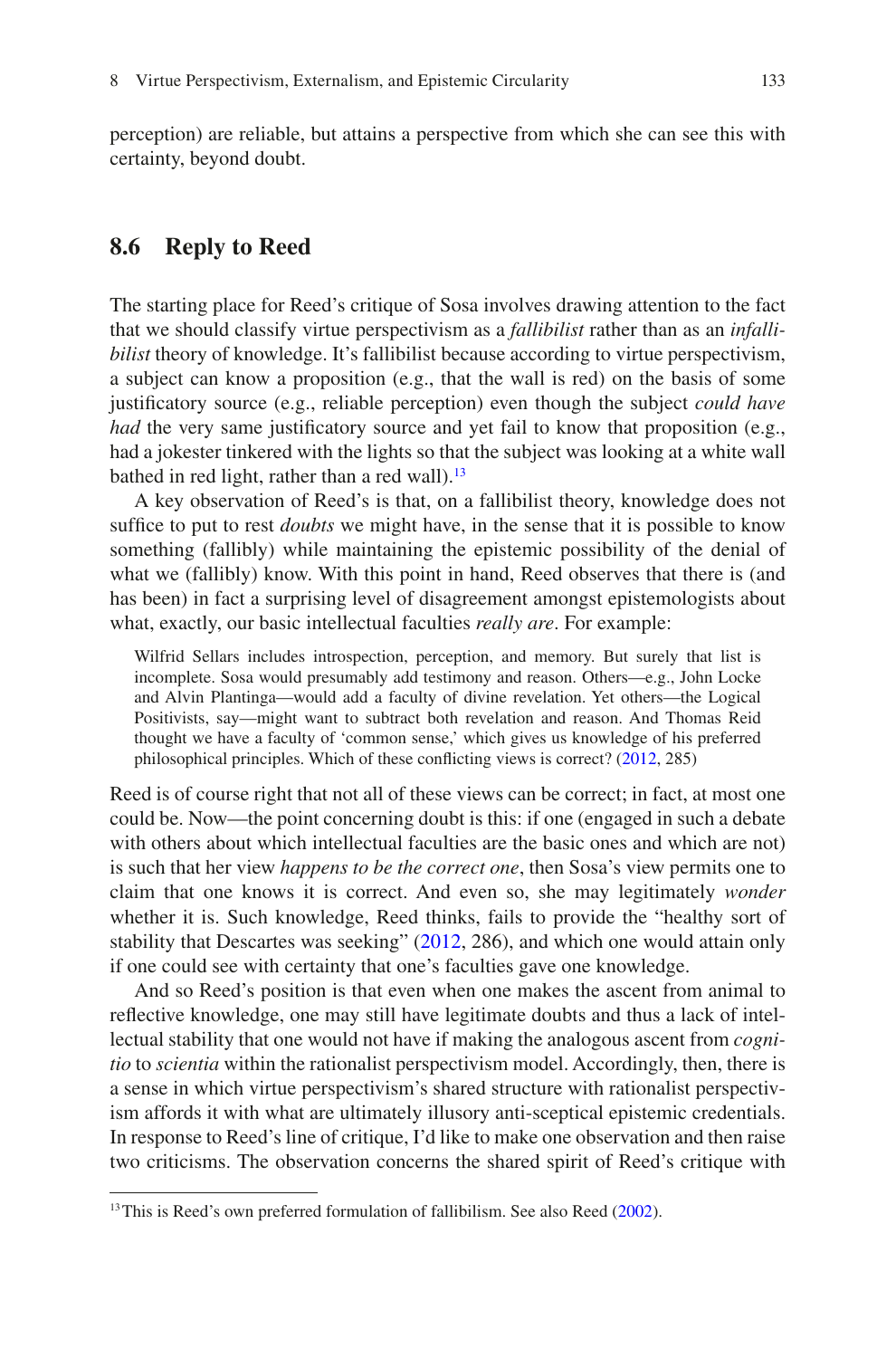Stroud's. Both locate what they take to be an inadequacy (at least, by the lights of broadly internalist thinking) with the epistemic position of the reflective knower insofar as she is said to know her own faculties are reliable. Stroud takes the inadequacy he locates to call in to doubt whether the reflective knower has genuine *knowledge* that her faculties are reliable. Reed, by contrast, is not contesting this point but rather calling into doubt whether a theory of knowledge that *permits* one to count as knowing her faculties are reliable while being in the position of Sosa's reflective knower is a theory that goes far enough toward meeting our intellectual needs. Given these differences, any response to Reed on behalf of the virtue perspectivist will have to take a very different shape, given that the critique itself targets a different kind of desiderata on a theory of knowledge. Having addressed this point, I'd like to now suggest how I think the virtue perspectivist might be in better shape than Reed has led us to believe.

Firstly, let us grant for the sake of argument Reed's claims about the importance of quelling doubt as a key desideratum within the project of giving a theory of knowledge. Accordingly, let's take for granted that if a subject is in the best epistemic position that a given theory of knowledge licenses, and yet legitimate doubt still persists, then the theory of knowledge has failed this desideratum. Now, even on such an assumption, Reed admits that not all disagreements Sosa's reflective knower might find herself in, about what our basic faculties are, would be likely to incite any such doubt. As he puts it:

If the perceiver found herself only in this one disagreement, with the crystal ball gazer, she perhaps wouldn't be too badly off. Crystal ball use doesn't really have much to recommend it ([2012,](#page-17-5) 285).

And it is in the context of *this* point that Reed draws our attention to more serious disputes in epistemology about what the basic faculties are, those that he thinks can legitimately leave Sosa's reflective knower with doubts. This move, though, seems to be a double-edged sword, given that it invites the counterreply that ordinary perception is common to *all* of the lists of basic faculties embraced by, e.g., Sellars, Sosa, Locke, Plantinga, Reid, and the Logical Positivists. It's accordingly not clear that the ordinary perceiver who attains reflective perceptual knowledge is going to be prompted to doubt in the face of disagreement.

A second point worth noting in response to Reed's critique of virtue perspectivism concerns his view of the importance of quelling doubt within the project of giving a theory of knowledge. On one way of reading things, this desideratum should be interpreted as a kind of necessary requirement such that it will be failed on Sosa's theory if the following situation is a metaphysical possibility: a thinker both (i) attains highest-grade knowledge; and (ii) doubts to any degree the reliability of her intellectual faculties. If this is indeed the way to think about the requirement on an account of knowledge, then virtue perspectivism fails it. But then, so arguably does rationalist perspectivism!

Here is the idea. Cartesian *scientia* can persist in two modes. In the 'active mode' one is *engaging* clear and distinct perception in taking the perspective one does on one's intellectual faculties. Such engaged clear and distinct perception is plausibly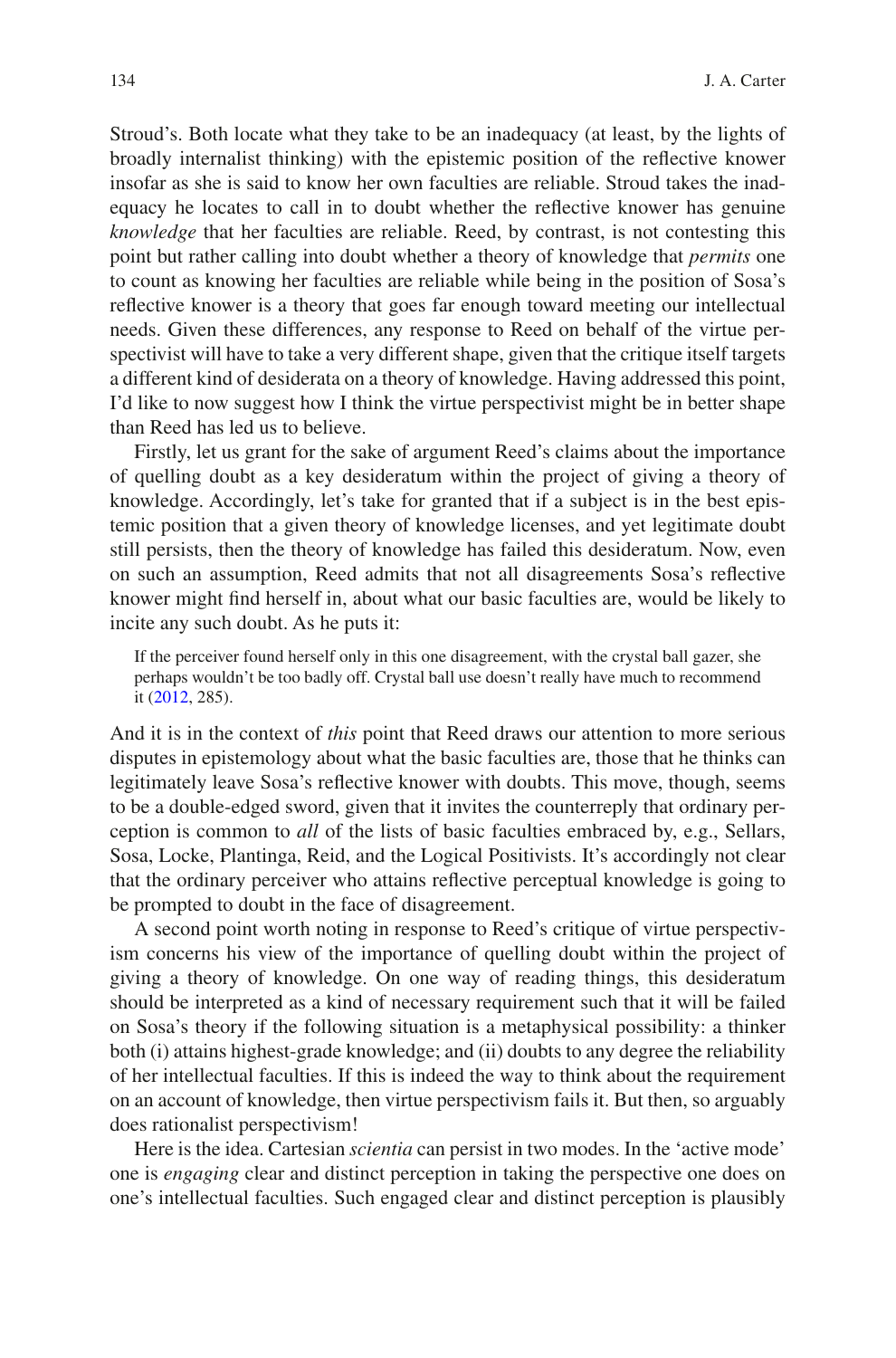incompatible with doubt in a way that reflective knowledge is not. But what happens to *scientia* when one's mind is not so engaged? As Reed puts it, on the Cartesian picture:

The certainty he possesses while he is entertaining his clear and distinct perceptions remains even when he is no longer entertaining them but merely remembering that they were clearly and distinctly perceived ([2012,](#page-17-5) 280).

Of course, if *scientia* were available only in the active mode, then the consequence would be a radical kind of 'epistemic presentism'<sup>14</sup> that cedes all to the sceptic except during rare moments of engaged and self-directed clear and distinct perception. And so it's natural that a plausible articulation of rationalist perspectivism will allow *scientia* to be sustained outwith the active mode, and so through the memory of specific clear and distinct perceptions. But whereas *scientia* in the active mode is plausibly incompatible with doubt, it seems that *scientia* when sustained merely though the memory of clear and distinct perceptions is *not*. At least, it is plausibly *metaphysically possible* that *scientia* sustained through memory of the relevant kind of clear and distinct perceptions be compresent with some degree of doubt.

What this all means, is that if the relevant kind of quelling of doubt Reed takes to be a desideratum on the project of giving a satisfactory theory of knowledge is failed on Sosa's theory. This is because his theory allows for the metaphysical possibility that a thinker both attains highest-grade knowledge and doubts to any degree the reliability of her (relevant) intellectual faculties, then the same charge applies to rationalist perspectivism, and so there would be no basis for favouring the latter to the former.

A natural response to the above point would be for Reed to articulate the general doubt-related desideratum on an account of knowledge he is appealing to differently. Perhaps, rather than to say that an account of knowledge fails the doubtrelated desideratum outright if it is a metaphysical possibility, on the account of knowledge, that a thinker both attains highest-grade knowledge and doubts to any degree the reliability of her intellectual faculties,<sup>15</sup> we might instead opt for something different. Perhaps better is the following: that for two accounts of knowledge, A and B, ceteris paribus, A is to be preferred to B if doubt is compresent with highgrade knowledge on A to a lesser extent than on B. With this kind of requirement, it might then be claimed that Sosa's reflective knower will more often find herself in a position of doubt than will someone with Cartesian *scientia*. And therefore, as this line of thought goes, Sosa's theory of knowledge lacks the resources that rationalist perspectivism does to quell sceptical doubts—and so (to conclude the argument) virtue perspectivism does not inherit the anti-sceptical import of rationalist perspectivism despite sharing its perspectival structure.

But retreating to this line is, I think, problematic for two reasons. For one thing, it's not obvious that the reflective knower is comparatively *more* inclined to doubt than is one with *scientia* sustained through memory of past clear and distinct

<span id="page-12-0"></span><sup>&</sup>lt;sup>14</sup> See Palermos ([2018\)](#page-17-12).

<span id="page-12-1"></span><sup>&</sup>lt;sup>15</sup>This is something we've seen rationalist perspectivism fails just as virtue perspectivism does.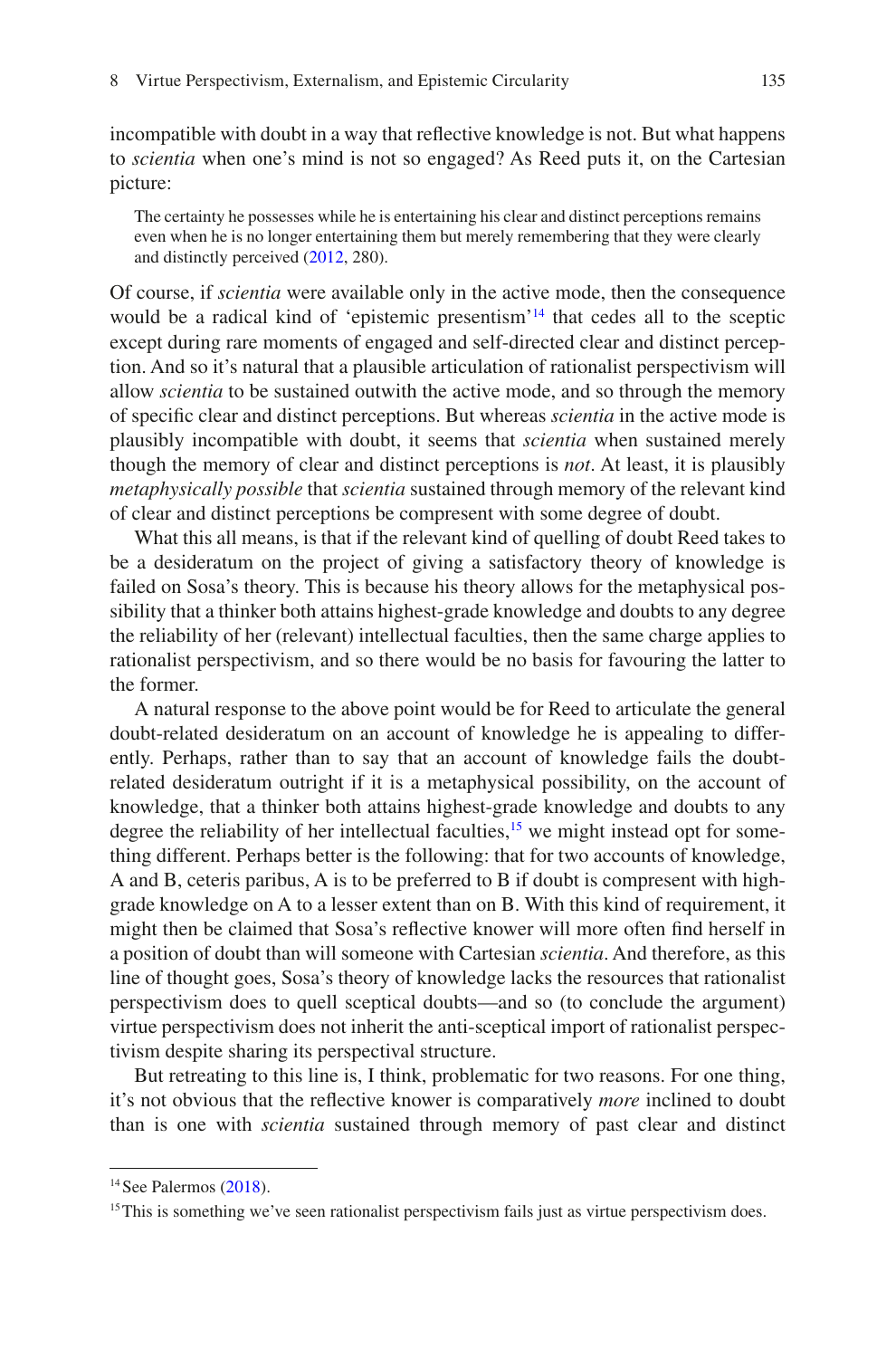perception. For another—and this is a point I don't think Reed has really addressed it's unclear just what the reflective knower who is *lacking* any such doubts is lacking, epistemically, in comparison with the thinker with *scientia*. And given that the circumstances of disagreement Reed points to about basic faculties are not contexts where perception itself has been or is inclined to be seriously called into doubt, it would seem as though perceptual knowledge that rises to the reflective level will *de facto* be knowledge that lacks any such doubts.

For these reasons, I think that even if we grant Reed that quelling doubts is an important aspect of an epistemological project, it's not clear on closer inspection that virtue perspectivism is disadvantaged in comparison with rationalist perspectivism, or for that matter that virtue perspectivism falls short of giving us anything we should rightly expect an account of knowledge to provide.

#### **8.7 Fumerton on Virtue Perspectivism and Coherence**

The suggestion that a philosophically satisfying account of our knowledge of the external world should at least do *some* justice to internalist intuitions is one Sosa makes explicitly. And it's evident that this concession is one he views himself as making not at the animal level, but at the second-order, reflective level. But, how exactly are we best to understand this concession?

As Sosa tells us, 'broad coherence' is a feature of the second-order perspective characteristic of a reflective knower. But the coherence at the second-order is not 'untethered' coherence, but coherence that arises from a suitable provision of firstorder animal knowledge. But animal knowledge *itself* is knowledge the attainment of which is accounted for by Sosa on externalist lines that are not concessionary to the internalist.

The matter of how to understand the sense in which Sosa's virtue perspectivism succeeds in doing justice to internalist intuitions seems to turn on how to think about the second-order perspective, with careful attention to how it incorporates the products of the first-order perspective.

To that end, let's take as a starting point two concise statements Sosa offers for how the first- and second-order perspectives interact. In a very recent statement, Sosa has said of his bi-level picture that it

[...] allows the use of our basic foundational faculties in attaining a second-order assuring perspective. So we can use the animal knowledge that we attain through the exercise of such faculties; we can use such animal knowledge in the (proper, coherence-aimed) elaboration of the endorsing perspective. This endorsing perspective would be a proper awareness of our competences through whose exercise we can gain our first-order knowledge [\(2017](#page-17-8), 45–46).

#### And previously, in *Reflective Knowledge* [\(1997b](#page-17-10)) he wrote

[...] reflective knowledge, while building on animal knowledge, goes beyond it precisely through integration in a more coherent framework. This is it achieved via an epistemic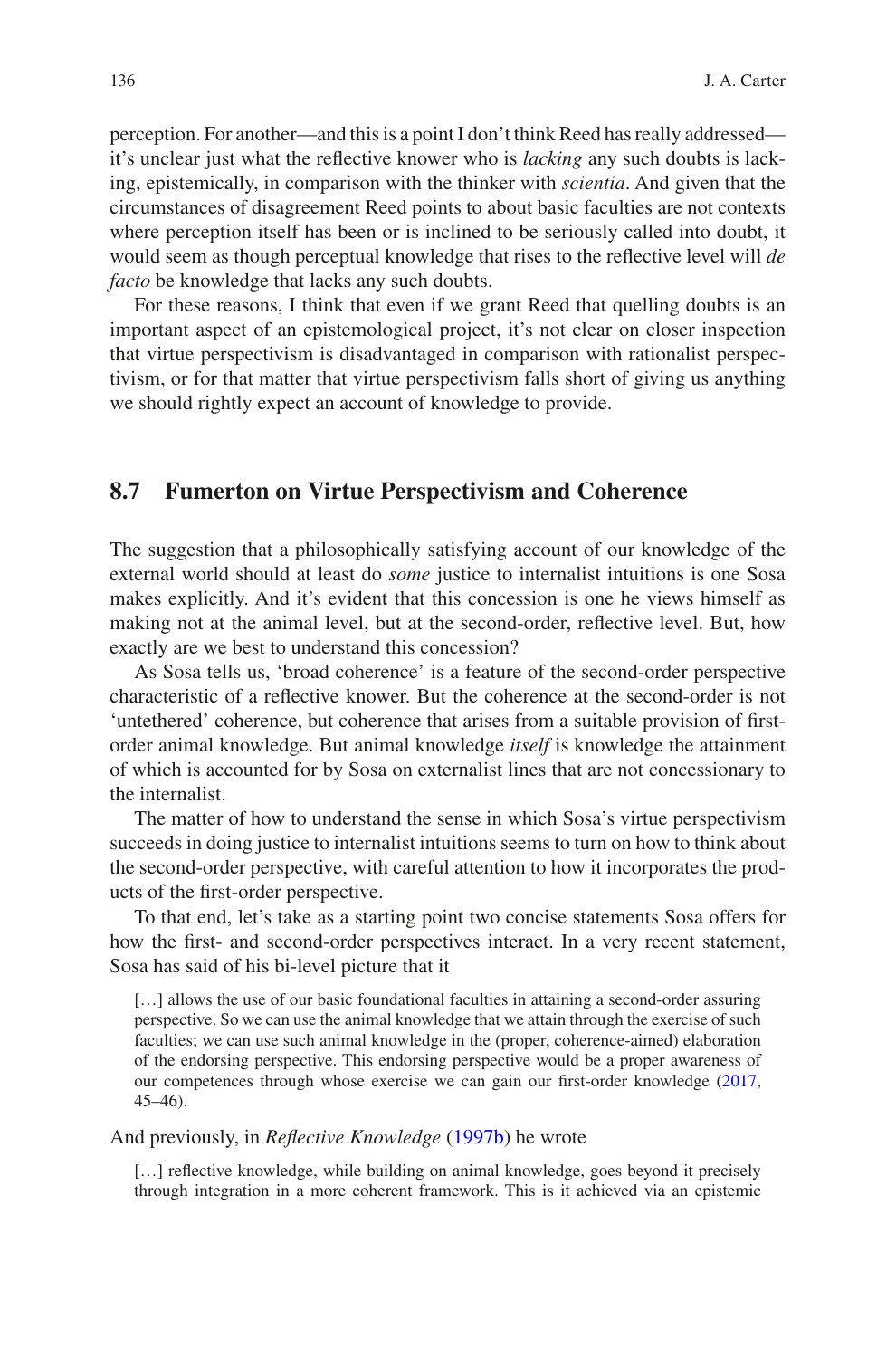perspective within which the object-level animal beliefs may be seen as reliably based, and thus transmuted into reflective knowledge ([2009,](#page-17-0) 75).

If Richard Fumerton's  $(2004)$  $(2004)$  read of things is right, the appearance of internalist concessions at the second-order of Sosa's picture is specious. Fumerton's thinking here—drawing originally from a well-known point due to Laurence BonJour [\(1985](#page-16-7))—is that there are two fundamentally different ways one might think about *how it is* that coherence is justification-conferring. On one way of thinking about things, the fact that a given belief coheres with other beliefs in one's doxastic system suffices to raise the epistemic status of the belief in question. Alternatively, and more demandingly, one might hold that the mere fact of a belief's cohering with other beliefs in one's system of beliefs does not alone confer justification upon (or otherwise raise the epistemic status of) the target belief *unless* the subject is *aware* of the fact that the belief coheres in this way. With this distinction in mind, Fumerton maintains that whatever boost to the epistemic status of a belief derives from the mere *fact* of its cohering with other beliefs would be one that is 'intellectually unsatisfying'. Though it's not clear from Sosa's proposal that he opts for any sort of further awareness requirement, or indeed, how such a requirement is something he could meet in a principled way.

Fumerton accordingly sees for Sosa a kind of dilemma, according to which:

[...] coherence without access to coherence doesn't do the job of giving us the sort of justification that would satisfy an internalist. Without access requirements to coherence, however, it's not clear that we have given the internalist anything that would allow the internalist to view the internalism/externalism debate as a false dichotomy ([2004,](#page-16-0) 81).

Fumerton is right that without access requirements to the kind of coherence that features for Sosa at the second-order, we likely won't satisfy an internalist, or at least, an accessibilist internalist. However, let's bear in mind the context of this criticism: virtue perspectivism does not aim at *internalism*, but at preserving some of the elements of a philosophical account of knowledge that the internalist values something that pure 'thermometer' model reliablists (e.g., Armstrong [1973\)](#page-16-6) are unable to do. A criticism according to which virtue perspectivism would not *satisfy* an internalist then misses the mark.

Secondly, there is an important sense in which a *kind* of access requirement really is satisfied in connection with the coherence one attains on virtue perspectivism at the second order. Indeed, when one transitions from animal knowledge that *p* to reflective knowledge that *p*, the kind of broad coherence that features at the second order furnishes the thinker with "a proper *awareness* of our competences through whose exercise we can gain our first-order knowledge" (Sosa [2017,](#page-17-8) 46) and this is so even when, in transitioning from animal to reflective knowledge that *p*, one needn't be aware *that* p coheres in the relevant way when it does.

A principal value of internalism is that good epistemic standing involves not only the obtaining of certain epistemically good-making properties of our beliefs, but that we should be aware of their obtaining. Broad coherence at the second-order helps to provide a thinker with such awareness of one's good standing at the first order. This is accordingly a feature of virtue perspectivism that does justice to a key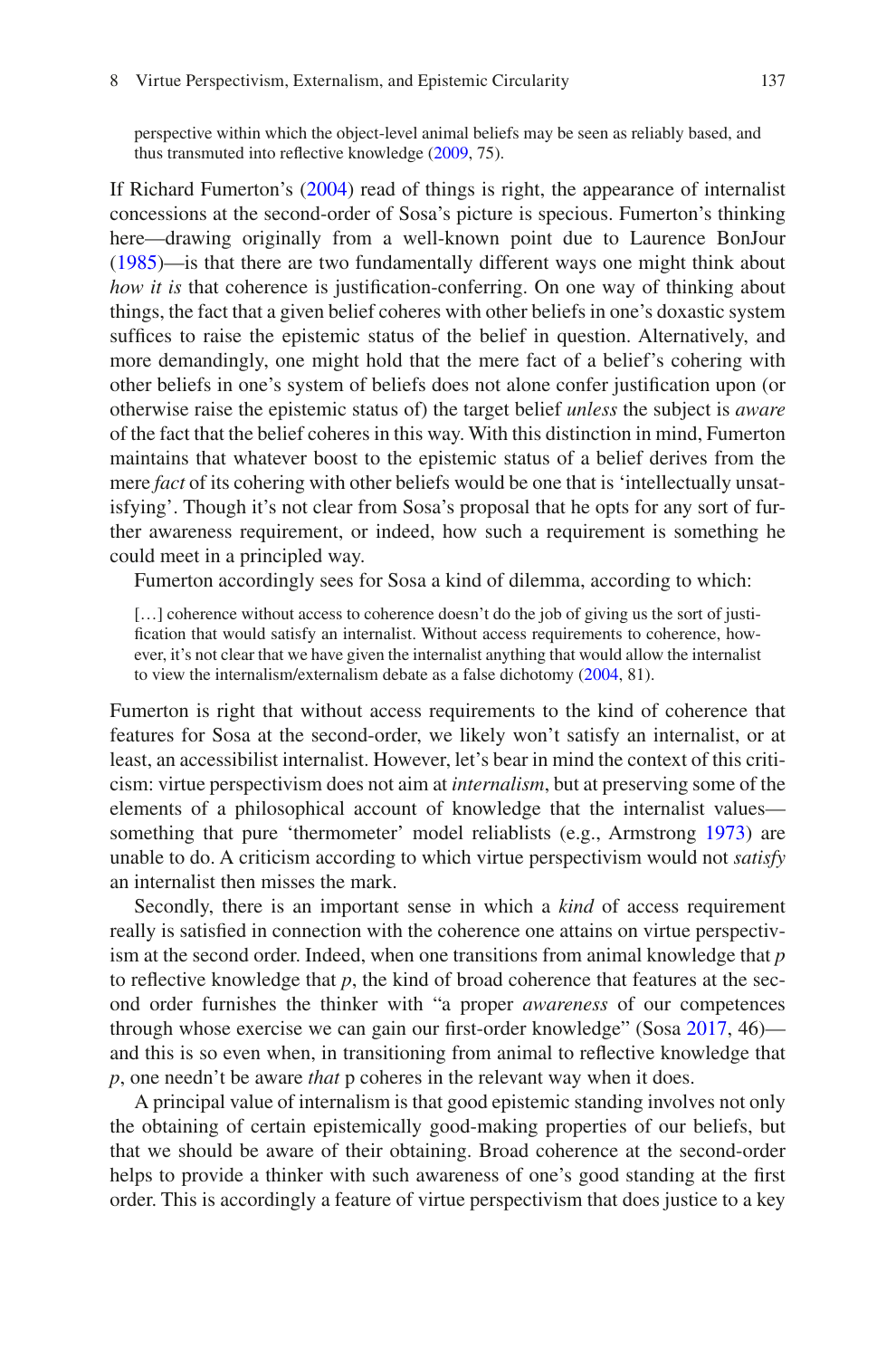value of internalism in epistemology. And it needn't require one to have access to facts about a given belief's cohering when it does in order to do justice in this way.

A third line of response to Fumerton's critique requires us to return with a more critical eye to his distinction (originally due to Bonjour) between two kinds of coherence, one that is especially internalist friendly in that it involves not only coherence but awareness *of* coherence, and the other which is not and does not. Might we have positive reason, when giving an account of knowledge, to part ways with the kind of specifically internalist thinking about coherence that Fumerton rightly suggests virtue perspectivism isn't in a position to countenance? I think there is. Even more, one such argument to this effect can be extracted from one of Sosa's [\(1985](#page-17-13)) early papers on the value of coherence, one that pre-dates his bi-level epistemology[.16](#page-15-0) One of Sosa's key insights in this early paper is that epistemic value of coherence is itself plausibly explained in terms of the value of reliability understood along externalist lines. In order to illuminate this idea, a thought experiment is presented, one involving a kind of 'random' world:

Let us suppose [...] that beyond the causal regularity required at the mind/world interface there is no systematic and orderly depth either in the mind or in the world. Beyond a certain elementary level, in such a world coherent unity adds nothing to the likelihood of having the truth, and random scatter in our body of beliefs seems no less likely to get it right. How plausible is it to insist even for such a world that knowledge even of the mind/world interface is aided by the most elaborate possible webs both worldward and mindward? Surely it is very little plausible to suppose that such artificial and wholly false webs add anything at all to one's knowledge of what is there knowable. This suggests that coherence has derivative and not fundamental status as a source of cognitive justification. It justifies in our world, or so we believe, in virtue of its reliability as a source of truth [\(1985](#page-17-13), 20).

The above thought experiment is meant to function as a *reductio* against the thought that coherence confers justification upon a given belief in a way that is *not* derivative upon its reliability. And this reductio, in our present context, motivates a kind of dilemma for Fumerton. The first horn of the dilemma is that, if the epistemic value of coherence is itself plausibly explained in terms of the value of reliability understood along externalist lines, then it's no problem for virtue perspectivism that "coherence without access to coherence doesn't do the job of giving us the sort of justification that would satisfy an internalist" (Fumerton [2004,](#page-16-0) 81). And this is because, put simply, the value of reliable coherence is more fundamental than the value of coherence with access to coherence. The other horn of the dilemma for the critic of virtue perspectivism is to deny that epistemic value of coherence is itself plausibly explained in terms of the value of reliability understood along externalist lines, but then to account for how the kind of coherence one might attain in Sosa's random world adds value to the knowledge one is able to acquire at the mind/world interface.

<span id="page-15-0"></span> $16$  See Sosa [\(1991](#page-17-14)) and, subsequently, Sosa [\(2007](#page-17-7)) and Sosa [\(2015](#page-17-15)).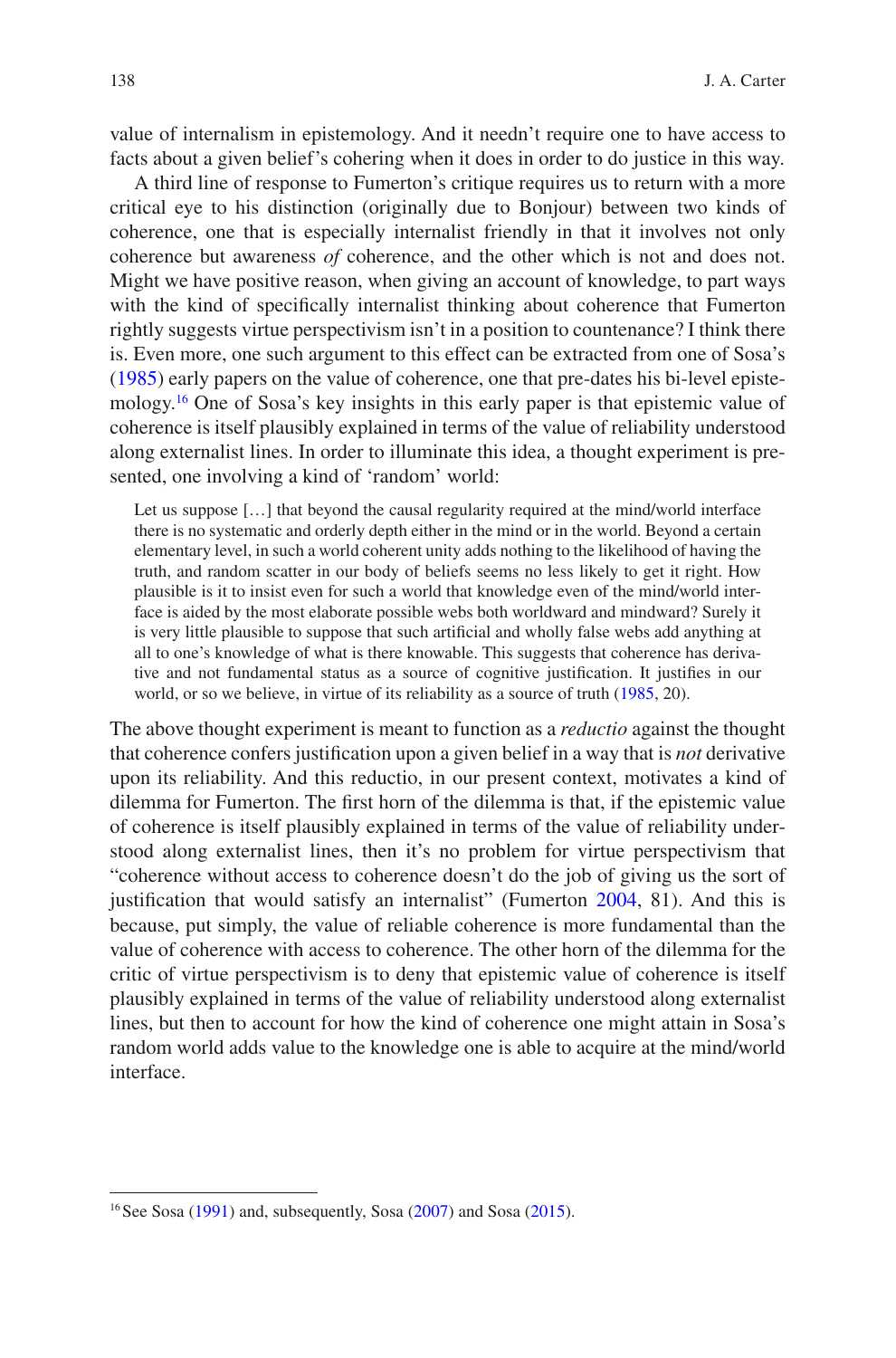#### **8.8 Concluding Remarks**

Virtue perspectivism, much like rationalist perspectivism, is an account of the nature of knowledge that emerges in direct response to questions about the very *possibility* of knowledge. Sosa's virtue perspectivism has changed in some of its peripheral details over the years, but the basic structure of the proposal, and in particular its anti-sceptical strategy, has remained the same: virtue perspectivism allows the use of our basic foundational faculties in attaining not only first-order animal knowledge without first knowing these faculties to be reliable, but also what Sosa calls a second-order assuring perspective, one whereby we can appreciate those first-order faculties *as* reliable and in doing so place our first-order knowledge in a competent second-order perspective.

Is this *problematically* circular? And, relatedly, is it even possible to vindicate the circularity that does seem to feature in the proposal as benign while at the same time doing justice to internalist intuitions in any meaningful sense? Can this even be done by a foundationalist proposal that builds its entire edifice not on the direct apprehension of anything that is 'given' in experience but rather by beliefs appropriately caused? Engaging seriously with such questions leads us, almost immediately, to the most fundamental questions in epistemological theory involving circularity, scepticism, doubt, and assurance. This essay has attempted to navigate at least some of these issues, with a focus on what I think are three especially rich criticisms of virtue perspectivism raised by Stroud, Reed, and Fumerton respectively. The conclusion reached is that virtue perspectivism can ultimately withstand these criticisms. Showing why this is the case involves (among other things) a careful engagement not only with the general dispute between internalists and externalists, but also with questions about what a philosophical theory of knowledge should be expected to do.

#### **Bibliography**

<span id="page-16-6"></span>Armstrong, D. M. (1973). *Belief, truth and knowledge*. Cambridge: Cambridge University Press.

- <span id="page-16-7"></span>BonJour, L. (1985). *The structure of empirical knowledge*. Cambridge: Cambridge University Press.
- <span id="page-16-2"></span>Carter, J. A. (2016). *Metaepistemology and relativism*. London: Palgrave Macmillan.
- <span id="page-16-4"></span>Carter, J. A., & Littlejohn, C. (forthcoming). *This is epistemology*. Wiley-Blackwell.
- <span id="page-16-0"></span>Fumerton, R. (2004). Achieving epistemic ascent. In Greco, J (ed.), *Ernest sosa and his critics* (pp. 72–85).
- <span id="page-16-5"></span>Goldman, A. I. (1999). *Knowledge in a social world*. Oxford: Clarendon Press.
- <span id="page-16-1"></span>Greco, J. (2011). Epistemic circularity: Vicious, virtuous and benign. *International Journal for the Study of Skepticism, 1*(2), 105–112.
- <span id="page-16-3"></span>Hasan, A., & Fumerton R. (2017). Foundationalist theories of epistemic justification. In Edward N. Zalta (ed.), *The Stanford encyclopedia of philosophy*, Spring 2017. [https://plato.stanford.](https://plato.stanford.edu/archives/spr2017/entries/justep-foundational/) [edu/archives/spr2017/entries/justep-foundational/](https://plato.stanford.edu/archives/spr2017/entries/justep-foundational/); Metaphysics Research Lab, Stanford University.